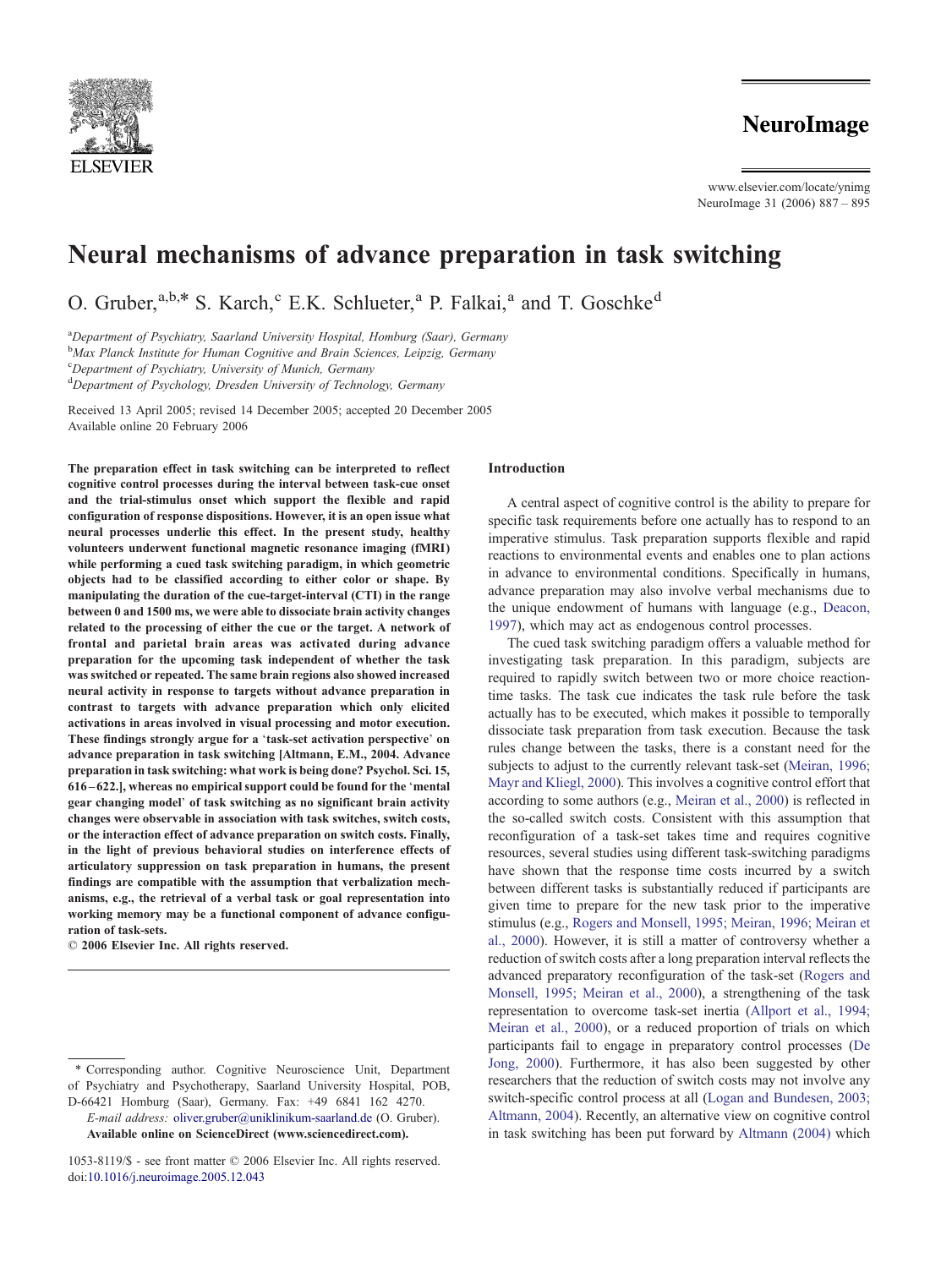<span id="page-1-0"></span>considers task activation (instead of task switching) to be the functional process in cognitive control. In contrast to the 'mental gear changing perspective' taken by most of the authors cited above, this 'task-set activation perspective' considers the main effect of task preparation, i.e., the overall reduction of reaction times both in switch and in repeat trials, to be an index of functional control processes whereas switch costs may emerge as a side effect, for instance, of priming ([Altmann, 2004\)](#page-8-0). These two models, the 'mental gear changing model' and the 'activation model', make different predictions also with regard to brain activation underlying cognitive control processes in a task-switching experiment.

To shed additional light on these conflicting hypotheses that were mainly derived from behavioral studies some neuroscientists have recently tried to dissociate the neuronal mechanisms underlying advance preparation ([MacDonald et al., 2000; Sohn](#page-8-0) et al., 2000; Luks et al., 2002; Rushworth et al., 2002; Brass and von Cramon, 2002, 2004; Periáñez et al., 2004; Forstmann et al., 2005). While some authors focused on preparation for task switches (Sohn et al., 2000; Rushworth et al., 2002; Periáñez et al., 2004), task preparation was also investigated from a more general perspective ([MacDonald et al., 2000; Luks et al., 2002; Brass and](#page-8-0) von Cramon, 2002, 2004). Most of these studies point to an important role of several frontal regions as key parts in a network which also involves posterior association cortices ([Sohn et al.,](#page-8-0) 2000; MacDonald et al., 2000; Luks et al., 2002; Brass and von Cramon, 2002, 2004; Derrfuss et al., 2004; Periáñez et al., 2004). However, within these widespread networks, different studies have also yielded substantial differences with respect to the specific brain areas activated in task switching. This heterogeneity in the empirical record may be mainly due to the use of different task switching paradigms. Correspondingly, in behavioral studies it has been shown that task preparation processes for explicit task cuing and predictability of task order might differ ([Koch, 2003\)](#page-8-0), and that the cue identity (whether the cue is a word or a single letter) might also involve different preparatory operations ([Miyake et al., 2004\)](#page-8-0).

Furthermore, task verbalization has been consistently shown to affect performance in diverse task-switching paradigms including the list paradigm or its variant, the pre-cued task sequence paradigm ([Goschke, 2000; Baddeley et al., 2001;](#page-8-0) [Emerson and](#page-8-0) Miyake, 2003; Kray et al., 2004; Saeki and Saito, 2004), as well as the random task cuing paradigm ([Miyake et al., 2004\)](#page-8-0). Based on these behavioral findings, we assumed that an important component of advance preparation may consist in the retrieval of a verbal task or goal representation into working memory ([Goschke, 2000,](#page-8-0) 2003), especially if one has to switch between novel and unpracticed tasks with arbitrary s-r-mappings. Support for this verbal goal retrieval hypothesis was obtained in previous own experiments in which participants responded either repeatedly to the color or the identity of letters, or alternated between the two tasks [\(Goschke, 2000\)](#page-8-0). When participants verbalized the next task (''letter'' or ''color'') prior to the imperative stimulus, switch costs were reliably reduced compared to when they were given no time to prepare. Importantly, this reduction of switch costs was completely eliminated when task verbalization during the preparation interval was prevented by articulatory suppression.

The purpose of the present event-related fMRI study was to investigate brain processes associated with advance preparation in a cued task switching paradigm with a random task sequence (see also [Meiran, 1996\)](#page-8-0). In order to dissociate the target-related component from the preparation-related component we systematically varied the cue-target-interval (CTI) in the range between 0

and 1500 ms. This manipulation made it possible to dissociate brain activity changes related to the processing of either the cue or the target and, consequently, to sort out the activations associated with endogenous task-management processes.

#### Material and methods

#### Subjects

12 healthy right-handed volunteers (7 females, 5 males) took part in our study (mean age =  $25.5$  years; SD = 1.7 years; age range =  $22-27$  years). They were recruited in an academic environment and were reported to be free from neurological and psychiatric disorders. Furthermore, written informed consent to participate in the study and ethical approval were obtained before the experiment.

# Experimental design

Subjects underwent fMRI while performing a cued task switching paradigm, in which geometric objects differing in shape and color had to be classified according to either color or shape (Fig. 1). A task cue indicated which dimension was relevant for the response to the subsequent target in the current trial. The respective task cue was chosen pseudo-randomly for each trial and thus it was unpredictable for the subject if an upcoming trial required a task switch or not.

Stimuli were generated and presented using the ERTS software (Experimental Run Time System, Version 3.11, BeriSoft Cooperation, Frankfurt am Main, Germany). Each trial began with the onset of a cue which was presented at the center of a black screen indicating the relevant dimension for the subsequent response to



Fig. 1. Experimental design. An example of a sequence of two trials is displayed.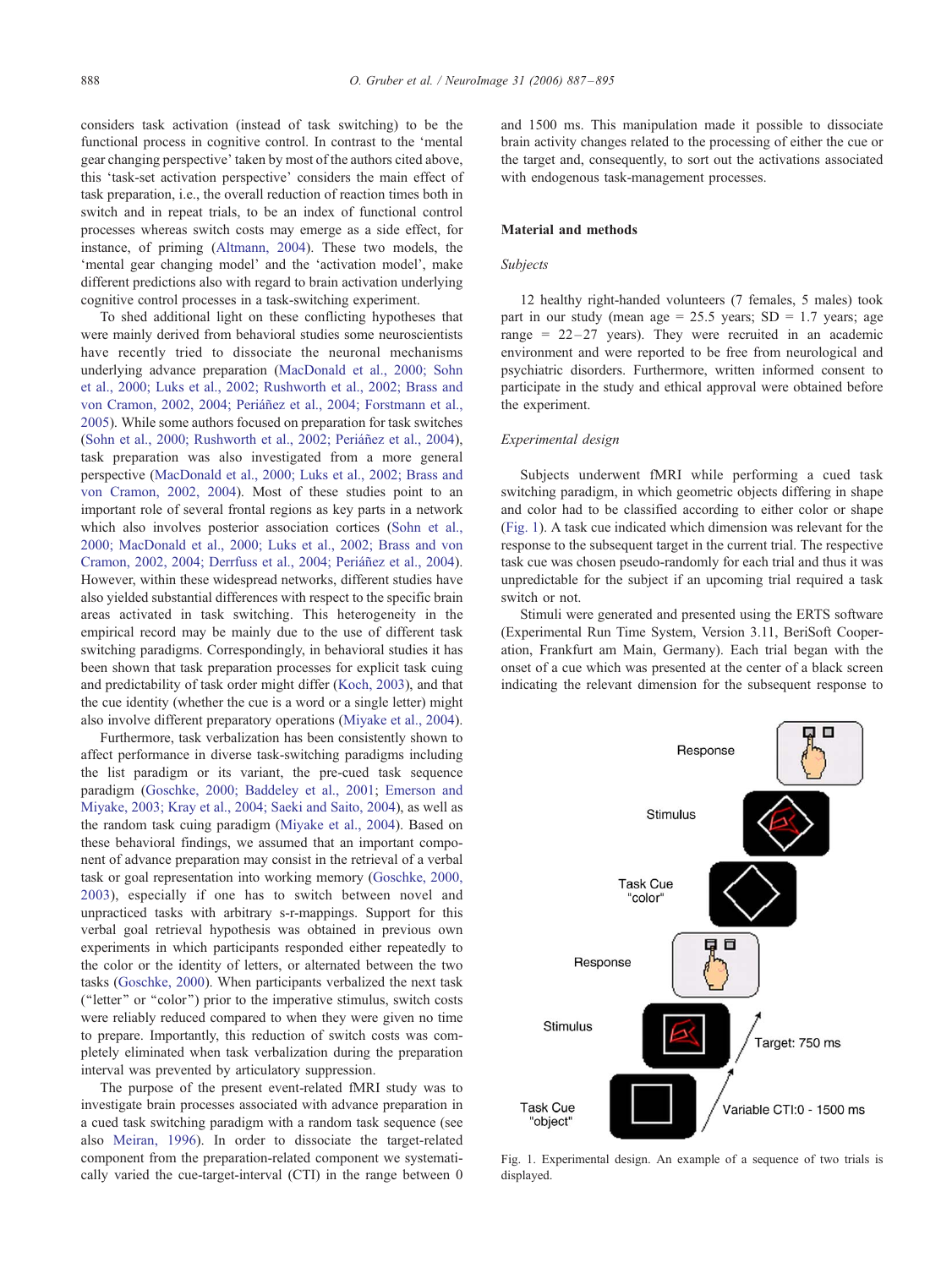the target stimulus. We used a white square as the cue for the object task and a diamond as the cue for the color task ([Fig. 1\)](#page-1-0). By using geometrical shapes (rather than words) as cues, we made sure that activations in language-related brain areas would not be elicited trivially due to the verbal mechanisms involved in word reading. On each trial, the cue was presented for a variable cue-target interval (CTI) which could either be 0 ms, 500 ms, 1000 ms, or 1500 ms. Behavioral studies typically involve comparable preparation intervals to ensure that preparation effects exert a significant influence on switch costs ([Goschke, 2000; Meiran, 1996; Miyake et al.,](#page-8-0) 2004). Targets consisted of two geometric figures with different shapes which were colored in red or blue with equal frequency. The target was presented on a black screen for a fixed interval (750 ms) and was followed by a response phase. During the presentation of the target, the cue also remained on screen and formed a frame around the target. Visual stimulation during target presentation was identical for each of the four delay-conditions, i.e., the cue always surrounded the target for the whole presentation interval.

Subjects used their right hand to respond to the target stimuli and were instructed to respond as fast and as accurately as possible. They had to press a left button with their index finger in response to the first object or the red color, and they had to press a right button with their middle finger in response to the second object or the blue color. As only one of the dimensions was responserelevant within a single trial the targets could either be congruent (i.e., both the relevant and the irrelevant dimension were mapped to the same response button) or incongruent (i.e., the two dimensions were mapped to different response buttons).

The design was completely balanced with respect to stimulus combinations, trial transitions, switch trials, trial repetitions and response congruency. In addition, every stimulus combination was equally often response-relevant or response-irrelevant. Likewise, switch trials and repeat trials occurred with identical frequency.

The trials were presented in a pseudo-random order. Altogether, subjects performed 643 experimental trials over the course of three fMRI scans. There were 6 cue-conditions and 6 target-conditions, resulting from the factorial combination of the three CTIs (500 ms/ 1000 ms/1500 ms) and the task-repeat vs. task-switch manipulation. Trials with a CTI of 0 ms on which the cue and the target were presented simultaneously, were modeled separately in the statistical analyses as they did not allow a dissociation of cue- and target-related activations.

Independently of the CTI variation, trials of each task type were also systematically jittered (with 0 ms, 375 ms, 750 ms or 1125 ms) with respect to the onset of the cues in order to allow for oversampling of the fMRI data. The first trial of the first scan served as a dummy trial in order to assure that the design remained completely balanced as it was neither a switch nor a repeat trial and was consequently excluded from the analysis.

Subjects underwent only a short training session outside the scanner to make sure that the task was understood.

## fMRI measurement

The experiment was carried out on a 3-T MRI scanner (Bruker Medspec 30/100; Bruker BioSpin MRI GmbH, Ettlingen, Germany) equipped with a circularly polarized head coil. Subjects underwent three experimental runs during each of which 604 functional image volumes were acquired consisting of twenty axial slices (voxel size  $3 \times 3 \times 5$  mm<sup>3</sup>, distance factor = 0.2) parallel to the AC-PC plane. For this, we used a single-shot gradient EPI sequence (Inter-scan interval 1500 ms, TE 30 ms, flip angle 90°, field of view 192 mm,  $64 \times 64$  matrix). In the same session, we also obtained corresponding anatomical MDEFT (modified driven equilibrium Fourier transform pulse sequence) and EPI-T1 (echoplanar imaging, t1-weighted) slices. Furthermore, in a prior session a high-resolution structural scan (3D MDEFT) was obtained for each subject.

#### Behavioral data analysis

Error and omission trials as well as outliers of more than two standard deviations for each trial type were excluded from the reaction time (RT) analysis. Three subjects had to be excluded from the further analysis. One was unable to complete the experiment due to claustrophobia, the other two participants committed too many errors (i.e., more than 25%). The remaining 9 subjects performed well on the task, and individual percentages of errors did not exceed 15%. Behavioral data were analyzed by means of an ANOVA with the factors duration of preparation interval (preparation effect), switch/repeat (switch costs), incongruency/congruency (response conflict), and sessions 1 to 3 (habituation effect).

## fMRI data analysis

Preprocessing of the functional images used SPM99 (Wellcome Department of Cognitive Neurology, London, UK) and comprised corrections for slicetime acquisition differences, motion artifacts and low frequency fluctuations, coregistration, normalization into standard stereotactic space (using the Montreal Neurological Institute (MNI) template) and spatial smoothing with a Gaussian kernel (FWHM = 12 mm). In event-related single-subject analyses, 6 cue-conditions and 6 target-conditions (resulting from the factorial combination of the three CTIs (500 ms/1000 ms/1500 ms) and the task-repeat vs. task-switch manipulation) as well as the two (switch vs. repeat) types of trials with a CTI of 0 ms, on which the cue and the target were presented simultaneously, were modeled as separate conditions. The resulting design matrix allowed to test for brain activity changes associated with these different events occurring at different time points in the course of the experiment. The specific statistical contrasts that were calculated are described in detail in Results. For group statistics, random effects analyses were performed on single-subject contrast images at a threshold of  $P < 0.001$ , uncorrected. We report only those activation foci which reached a minimum cluster size of 10 voxels. For brain regions for which there was an a priori hypothesis because they had been reported to be activated during the processes under investigation in previous similar studies (e.g., [Brass and von](#page-8-0) Cramon, 2002), we used small volume corrections for spheres around the previously reported activation foci in the standard Talairach coordinate system with a radius of 10 mm. In these cases, statistical significance is reported at the level of  $P < 0.05$ , corrected.

# Results

#### Behavioral data

The behavioral data were analyzed with respect to both mean reaction times and error rates. Longer reaction times were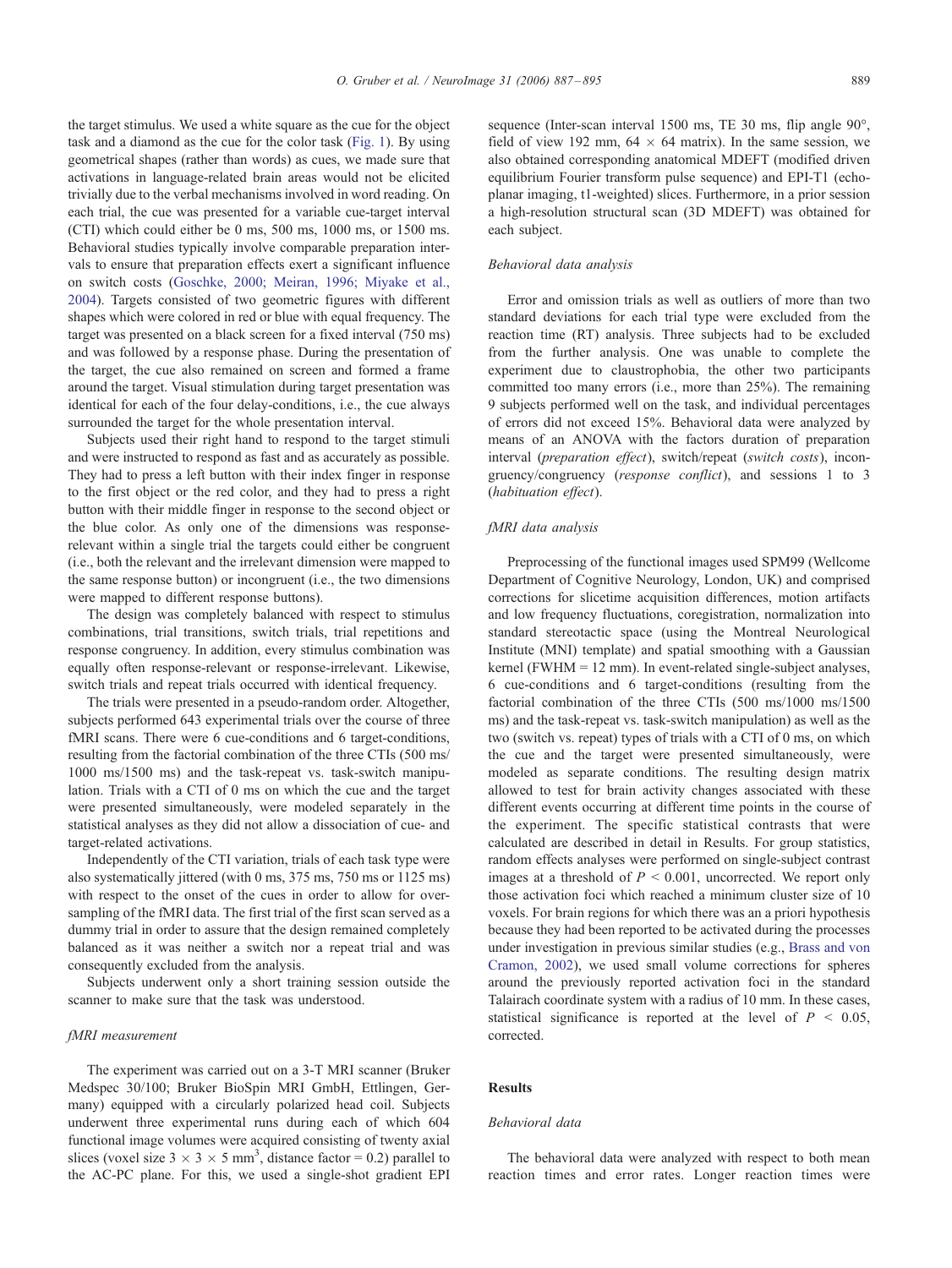<span id="page-3-0"></span>associated with higher error rates which indicates that these effects cannot be explained simply by speed-accuracy tradeoffs.

As regards reaction times, we observed significant effects of the trial type, with switch trials producing prolonged RTs as compared to repeat trials (778 ms vs. 726 ms;  $F = 31.30$ ;  $P < 0.001$ ). Response incongruency of the irrelevant stimulus dimension was associated with increased RTs as well (771 ms vs. 733 ms;  $F =$ 12.25;  $P \leq 0.01$ ). Time provided for task preparation led to a reduction of RTs (see Fig. 2;  $F = 95.58$ ;  $P \le 0.000005$ ), whereas there was no main effect of experimental session ( $F = 1.91$ ;  $P =$ 0.181). Furthermore, subjects exhibited a significant reduction of switch costs due to advance preparation of task switches ( $F = 7.38$ ;  $P < 0.005$ ; Fig. 2), whereas there were no habituation effects, i.e., changes of switch costs, during the course of the three experimental sessions ( $F = 0.14$ ;  $P = 0.867$ ).

The mean error rate of the nine subjects whose functional neuroimaging data were analyzed was 6% (standard deviation = 2.5%). Mirroring the RT data, we observed a significant decrease in errors when participants had more time to prepare the task in advance (0 ms CTI: 11.8%, 500 ms CTI: 5.5%, 1000 ms CTI: 3.1%, 1500 ms CTI: 3.4%;  $F = 3.29$ ;  $P < 0.05$ ). Incongruent trials were associated with significantly more errors than congruent trials (9.2% vs. 2.7%;  $F = 5.70$ ;  $P < 0.05$ ). Apart from that, the other effects that reached statistical significance with respect to the reaction time data (see above) did not reach the statistical criterion of  $P \le 0.05$  when looking at subjects' error rates.

#### Imaging data

Analyses of the imaging data pursued three different goals: (1) the dissociation of cue- and target-related brain activity, (2) the assessment of possible neural activity associated more specifically with task switches, switch costs as well as the observed elimination of switch costs due to advance preparation, and (3) investigation of brain activity associated with the prolonged reaction times to targets without advance preparation of the task.

In the first step of analysis, we calculated the contrasts ''targets versus (implicit) baseline", "cues versus (implicit) baseline" as well as the direct contrasts ''cues versus targets'' and ''targets versus cues'' in order to investigate the functional contribution of different



Fig. 2. Advance preparation led to reduced reaction times both in switch and repeat trials ( $F = 95.58$ ;  $P < 0.000005$ ) as well as to a reduction of switch costs ( $F = 7.38$ ;  $P < 0.005$ ).

brain areas to cue- and/or target-related processes. Thereby, target conditions in which the cue was presented simultaneously to the target ( $CTI = 0$  ms) were excluded because these conditions did not allow to dissociate target-related brain activations from those associated with cues. First, we investigated which brain regions were significantly activated in target conditions versus baseline. Activations associated with the target presentation and the response were found predominantly in occipital regions along the ventral visual pathway as well as in the left motor hand area, the cingulate motor area (CMA), the frontal eye field (FEF) and the cerebellum ([Table 1,](#page-4-0) [Fig. 3A](#page-4-0)).

Subsequently, we looked at cue-related activations. The contrast ''cues versus baseline'' revealed significant activations in left (and right) premotor cortices along the dorsal and posterior border of Broca's area close to the inferior frontal junction (IFJ), along the right anterior inferior frontal sulcus and middle frontal gyrus, in the left frontal eye field as well as bilaterally along the intraparietal sulcus, in extrastriate cortex and along the ventral visual pathway ([Fig. 3B](#page-4-0); see also [Table 2\)](#page-5-0). Importantly, activity in these brain regions was also found to be significantly enhanced in the contrast "cues versus targets" ([Table 2\)](#page-5-0) thus confirming the specificity of these cue-related activations as compared to brain activity related to target processing subsequent to advance preparation. Likewise, the opposite contrast, i.e., ''targets versus cues'', confirmed that brain activity in visual and motor areas (see above and [Table 1\)](#page-4-0) could be specifically attributed to the processing of targets and to task execution.

The second part of our statistical analyses of the imaging data addressed the question of whether specific neural activity can be observed in relation to task switches, switch costs and/or the elimination of switch costs that was observable after the longest preparation interval in our experiment. We looked for activations specific to task switches by comparing all cues implicating a switch with all cues implicating a task repetition, and found no significant activation related to these task differences (at  $P < 0.001$ , uncorrected). Because switch costs were maximal without advance preparation (see Fig. 2), we assessed possible neural correlates of these switch costs by comparing brain activity during the simultaneous presentation of cue and target for task switches versus task repetitions. Again, no significant brain activity differences were found in this comparison at  $P < 0.001$ , uncorrected. Finally, we calculated a statistical contrast aiming at the detection of brain correlates associated with the elimination of switch costs after the longest preparation interval, i.e., the interaction contrast ''(target after switch and 500 ms CTI minus target after repeat and 500 ms CTI) minus (target after switch and 1500 ms CTI minus target after repeat and 1500 ms CTI)''. Once again, this contrast did not show any significant brain activity changes related to the elimination of switch costs due to advance preparation. In order to substantiate the null findings reported in this paragraph, we followed the reviewers' suggestions and also used regions of interest reported in the studies by [Braver et al. \(2003\),](#page-8-0) by [Crone](#page-8-0) et al. (2005), and by [DiGirolamo et al. \(2001\),](#page-8-0) to perform small volume corrections at  $P \le 0.05$ . Even when using this more lenient statistical criterion, we were unable to find significant activations in these ROIs related to task switches per se, to switch costs, or to the interaction effect of advance preparation on switch costs in our data set.

In the final step of the imaging data analyses, we investigated the hypothesis that similar brain processes as those underlying advance preparation for the upcoming task in general (see [Fig. 3B](#page-4-0))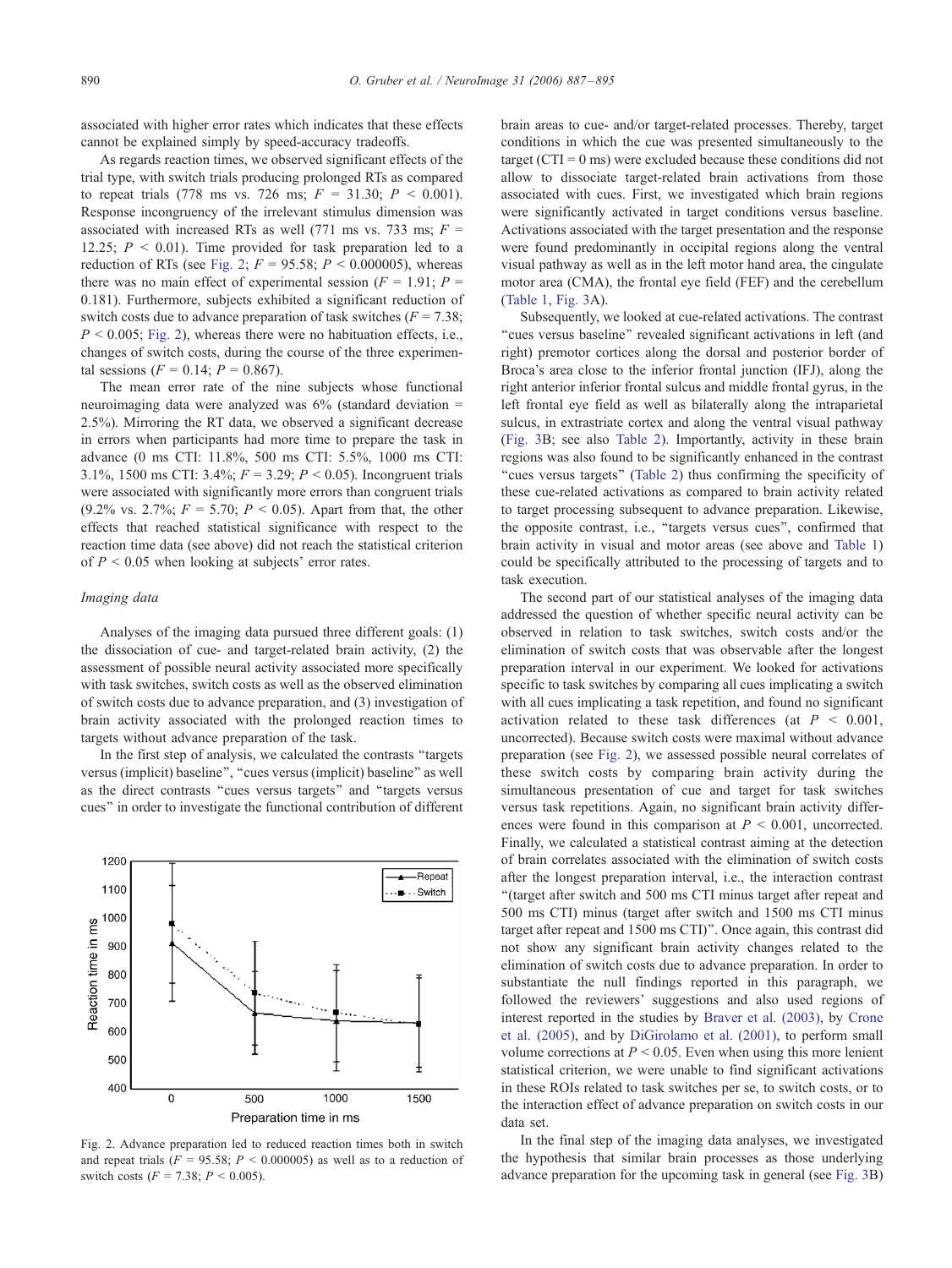<span id="page-4-0"></span>

| Table 1                                                                                                        |  |
|----------------------------------------------------------------------------------------------------------------|--|
| Brain regions activated during target processing after advance task preparation ( $P \le 0.001$ , uncorrected) |  |

| Region                             | Target vs. Baseline   |                                    | Target vs. Cue        |                                    |  |
|------------------------------------|-----------------------|------------------------------------|-----------------------|------------------------------------|--|
|                                    | Talairach coordinates | Statistical effects<br>$(T$ value) | Talairach coordinates | Statistical effects<br>$(T$ value) |  |
| L inferior occipital gyrus         | $-24 - 92 - 16$       | 8.34                               | $-28 - 100 - 8$       | 4.99                               |  |
| R lateral occipito-temporal sulcus | $44 - 64 - 12$        | 9.10                               |                       |                                    |  |
| L motor cortex (hand area)         | $-44 - 3648$          | 6.62                               | $-36 - 246$           | 5.78                               |  |
| R cingulate motor area             | 4 16 36               | 5.19                               | 4 12 28               | 15.53                              |  |
| L frontal eye field                | $-24 - 1264$          | 6.14                               | $-36 - 246$           | 5.78                               |  |
| L cerebellum                       | $-21 - 56 - 32$       | 5.83                               | $-20 - 56 - 16$       | 5.35                               |  |
| R cerebellum                       | $16 - 56 - 28$        | 7.15                               | $12 - 56 - 16$        | 6.50                               |  |

may also be observed in association with the increased reaction times to targets without advance preparation of the task. For this purpose, we compared brain responses to targets without advance preparation to neural responses to targets with advance preparation (of different durations). This contrast revealed increased brain activation to ''unprepared targets'' bilaterally along the dorsal – posterior border of Broca's area close to the inferior frontal junction (IFJ) and in the intraparietal cortex as well as along the right anterior inferior frontal sulcus, i.e., in areas that also showed enhanced activity in association to cue presentation (see [Table 2;](#page-5-0) cf. Figs. 3B and C).

# Discussion

In this study we investigated neural correlates of advance preparation in task switching. For this purpose, we adopted a taskswitching paradigm that had already produced consistent results in behavioral investigations. As we wanted to separate preparationrelated from execution-related processes despite the temporal restrictions of the fMRI method we employed a manipulation of the preparation interval (ranging from 0 to 1500 ms) which is commonly used in behavioral studies ([Goschke, 2000; Miyake](#page-8-0) et al., 2004), but which is also applicable in an event-related fMRI



Fig. 3. Brain activations associated with (A) target processing (contrast ''targets versus implicit baseline''), (B) with advance preparation in task switching (contrast ''cues versus implicit baseline'') and (C) with task-set activation during presentation of targets without advance preparation (contrast ''targets without advance preparation versus targets with advance preparation'') rendered onto a surface reconstruction of the MNI template and thresholded at P < 0.001, uncorrected, with minimal cluster size of 10 voxels.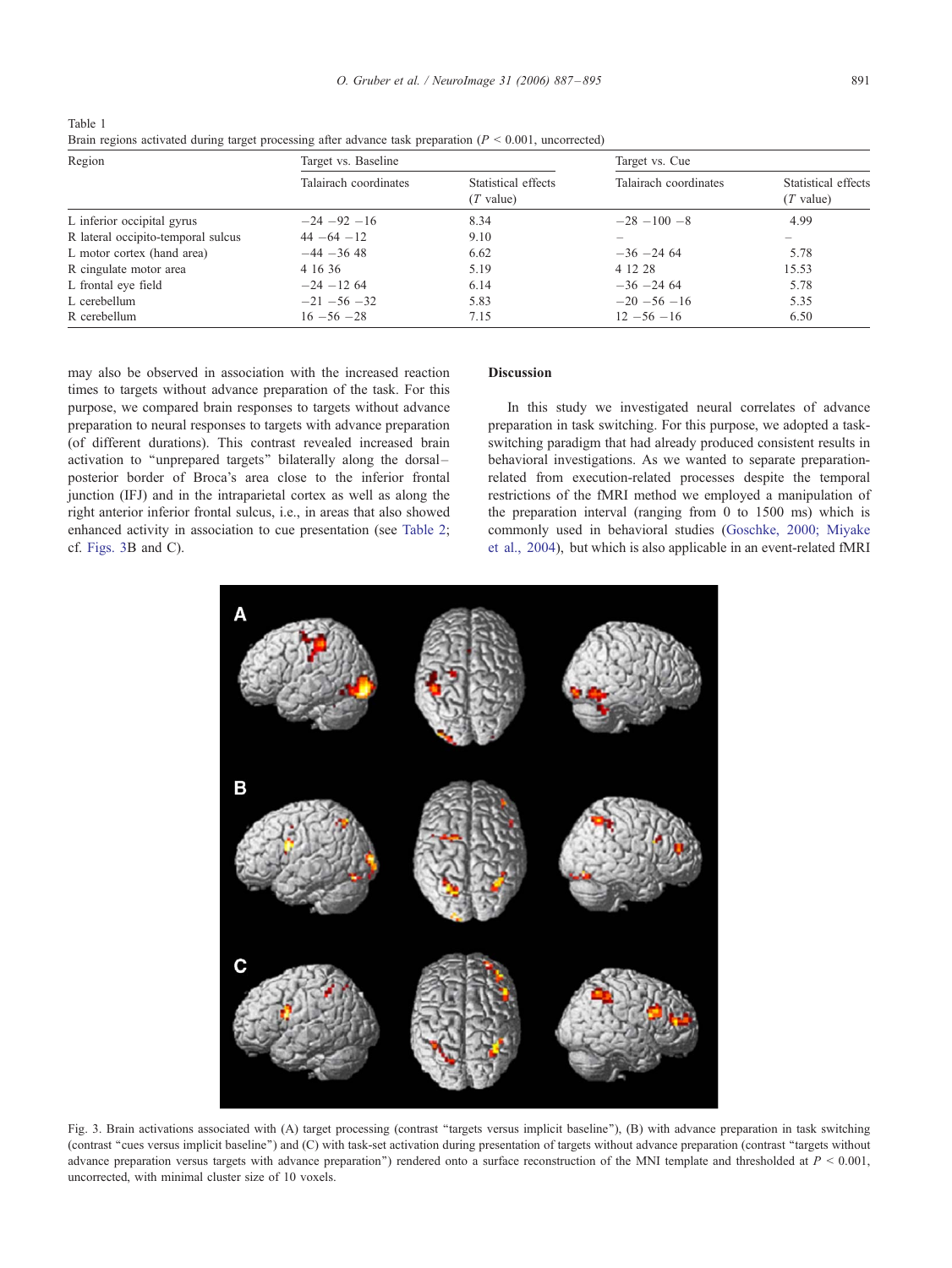<span id="page-5-0"></span>Table 2

Brain regions activated during advance preparation following cue presentation and during task activation in response to targets without advance preparation<sup>a</sup>

| Region                             | Cue vs. Target           |                                    | Cue vs. Baseline         |                                    | Targets without vs. Targets<br>with advance preparation                   |                                    |
|------------------------------------|--------------------------|------------------------------------|--------------------------|------------------------------------|---------------------------------------------------------------------------|------------------------------------|
|                                    | Talairach<br>coordinates | Statistical effects<br>$(T$ value) | Talairach<br>coordinates | Statistical effects<br>$(T$ value) | Talairach<br>coordinates                                                  | Statistical effects<br>$(T$ value) |
| L dorsal Broca's area (IFJ)        | $-40, 4, 32$             | 5.41                               | $-48424$                 | 7.82                               | $-52816$                                                                  | 7.64                               |
| R dorsal Broca homologue (IFJ)     | 40 8 24                  | $4.20**$                           | 40 8 24                  | 5.15                               | 44 12 24                                                                  | 6.40                               |
| R anterior inferior frontal sulcus | 40 44 16                 | 9.03                               | 44 44 16                 | 6.48                               | 40 40 16                                                                  | 6.03                               |
| L frontal eye field                | $-24052$                 | $4.14**$                           | $-24052$                 | 7.92                               | $\hspace{1.0cm} \rule{1.5cm}{0.15cm} \hspace{1.0cm} \rule{1.5cm}{0.15cm}$ | $\overline{\phantom{a}}$           |
| L intraparietal cortex             | $-24 - 60$ 40            | 4.77                               | $-24 - 64$ 40            | 11.03                              | $-24 - 60$ 40                                                             | 8.13                               |
| R intraparietal cortex             | $36 - 5252$              | $4.50*$                            | $36 - 5652$              | 6.14                               | $36 - 5252$                                                               | 5.82                               |
| $L/R$ extrastriate cortex          | $-8 - 100 - 4$           | $4.07**$                           | $-20 - 968$              | 8.87                               |                                                                           |                                    |
| L lateral occipito-temporal sulcus |                          |                                    | $-36 - 80 - 16$          | $6.21*$                            |                                                                           |                                    |
| R lateral occipito-temporal sulcus | $\overline{\phantom{0}}$ |                                    | $36 - 76 - 16$           | $6.95*$                            |                                                                           |                                    |

<sup>a</sup> All activations were significant at  $P < 0.05$ , corrected for small volumes (with a sphere radius of 10 mm), if not otherwise indicated (\*P < 0.001, uncorrected;  $*P < 0.005$ , uncorrected).

design. By further deploying a rather short inter-scan interval of 1.5 s (previous fMRI studies used an inter-scan interval of 2 s or more; e.g., [MacDonald et al., 2000; Luks et al., 2002; Rushworth](#page-8-0) et al., 2002; Brass and von Cramon, 2002, 2004; Forstmann et al., 2005) in combination with systematic jittering this design achieved both a high effective temporal resolution (cf. [Miezin et al., 2000\)](#page-8-0) and a clear dissociation of cue- and target-related processing (see [Figs. 3A](#page-4-0) and B). Thus, on the one hand, we were able to avoid long preparation intervals like the ones used in previous fMRI studies on task preparation (e.g., [MacDonald et al., 2000; Sohn et al., 2000\)](#page-8-0). These long preparation intervals had been criticized as to inherently involve working memory as a means for the maintenance of information leading to ''trivial'' activations of regions involved in verbal working memory ([Brass and von Cramon, 2004\)](#page-8-0). On the other hand, the experimental design of the present study also allowed to dissociate cue- from target-related processing without having to insert infrequent null events without visual stimulation as it was done in another recent study ([Brass and von Cramon, 2002\)](#page-8-0). These infrequent null events might entail the inherent risk to be confounded by oddball – related activations which would probably affect all subtraction –contrasts involving null events.

On the behavioral level, longer durations of the cue-target interval allowing for advance preparation led to strikingly reduced reaction times (both in switch and in repeat trials) and to a significant reduction of switch costs ([Fig. 2\)](#page-3-0). This finding is consistent with the results of previous behavioral studies which showed the beneficial effect of advance preparation on task performance ([Rogers and Monsell, 1995; Meiran, 1996; Meiran](#page-8-0) et al., 2000). On the other hand, the observation that mean reaction times were decreased both in switch and repetition trials when increasing the preparation interval (see [Fig. 2\)](#page-3-0) supports the assumption that preparation processes may take place independent of whether the task is switched or repeated (see, for example, [Brass](#page-8-0) and von Cramon, 2002).

## Dissociation of cue- and target-related brain activity

Using the experimental variations described above, the neural processes underlying advance preparation were assessed by temporally dissociating neural activation during cue presentation from neural activation during presentation of targets after advance preparation. The corresponding statistical contrasts revealed neural responses in a fronto-parietal network ([Fig. 3B](#page-4-0), Table 2). Notably, these regions were not activated during pre-cued target processing (see [Fig. 3A](#page-4-0) and [Table 1\)](#page-4-0), which indicates that they may represent a network specific to task preparation. When lowering the statistical criterion we further replicated a cue-related activation cluster in the pre-SMA  $(x = 4, y = 20, z = 48; P < 0.05;$  cf. [Rushworth et al., 2002\)](#page-8-0) that also did not occur during task execution. In striking contrast to the cue-related activity, activation related to pre-cued targets was only observed in brain areas along the ventral visual pathway subserving the processing of visual objects, on the one hand, and in regions involved in motor execution, e.g., the left primary motor cortex and the right cerebellum, on the other.

These findings are in accordance with the results of several previous studies which were interested in general aspects of advance preparation ([MacDonald et al., 2000; Sohn et al., 2000;](#page-8-0) Brass and von Cramon, 2002; Luks et al., 2002) or in preparation for task switches ([Sohn et al., 2000; Rushworth et al., 2002;](#page-8-0) Periáñez et al., 2004). They are also consistent with two more recent studies which tried to further disentangle processes related to simple cue encoding from endogenous control processes presumably associated with active goal retrieval and updating of the relevant task-set during task preparation ([Brass and von](#page-8-0) Cramon, 2004; Forstmann et al., 2005). In these studies, the IFJ and other frontal areas as well as the intraparietal cortex and to a minor extent also the pre-SMA have been shown quite consistently to be involved in task preparation and have been suggested to reflect endogenous control mechanisms that go beyond simple cue encoding ([MacDonald et al., 2000; Luks et al., 2002; Rushworth](#page-8-0) et al., 2002; Brass and von Cramon, 2002, 2004; Periáñez et al., 2004; Forstmann et al., 2005). The present study replicated this fronto-parietal network giving further support for its particular role in advance preparation in task switching. However, it is important to note that activation of these regions has been observed across different tasks addressing different processing domains and also both in switch and in repetition trials. For example, these frontal and parietal brain areas have been reported to be active during advance preparation in cued task-switching paradigms involving either semantic categorization ([Sohn et al., 2000; Luks et al.,](#page-8-0) 2002; Brass and von Cramon, 2002, 2004; Forstmann et al., 2005), visual categorization ([Rushworth et al., 2002\)](#page-8-0), or switching in a Wisconsin Card Sorting Test (Periáñez et al., 2004). Taken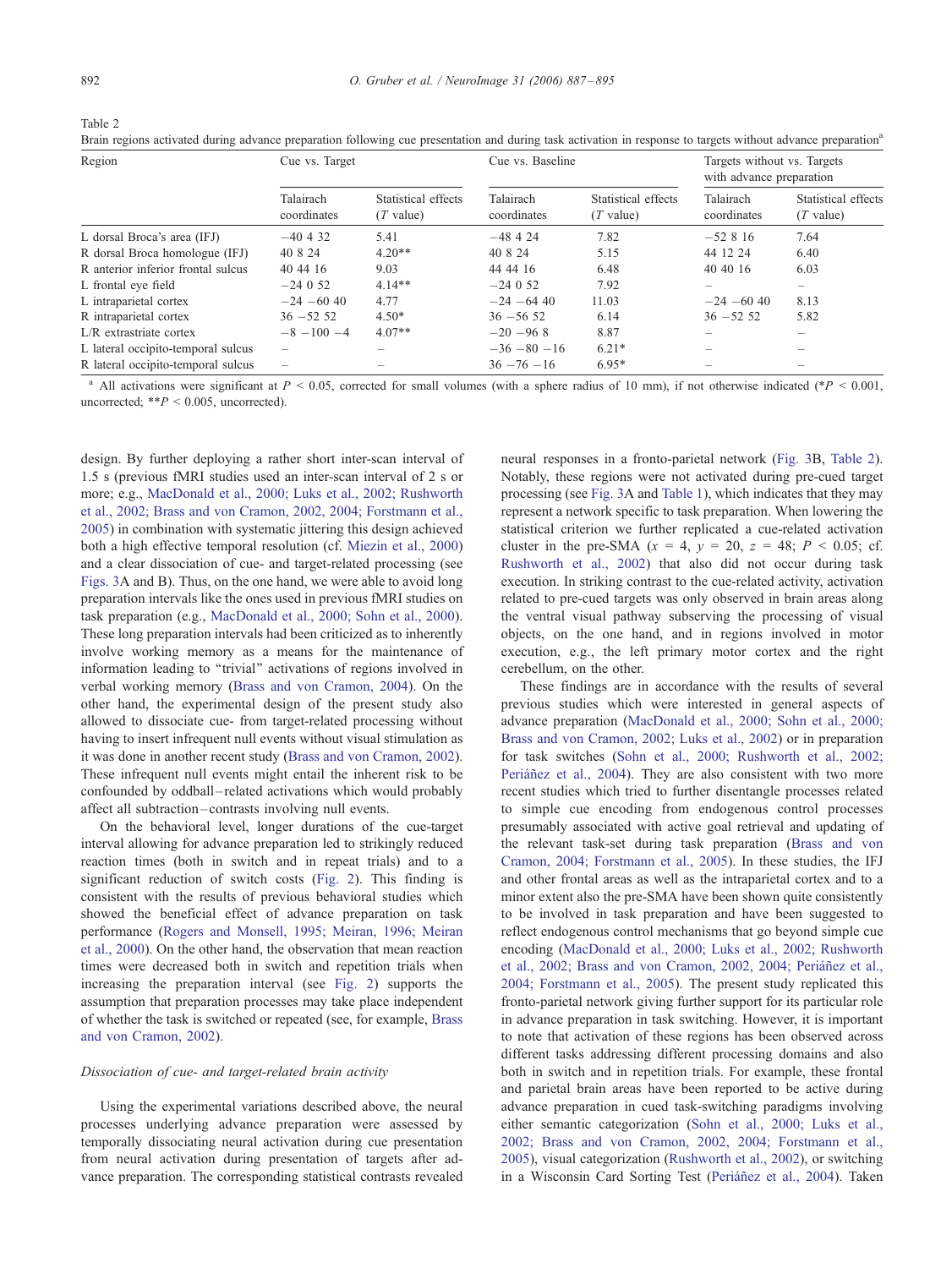together, these studies support the assumption that the frontoparietal preparation network that was also observed in the present study is involved in the preparation of upcoming tasks and reflects general preparatory processes that are independent of paradigmspecific processing and common to both switch and repetition trials. The present study is the first to unequivocally show that these neural processes are indeed related to advance preparation, and not to task execution.

# Evaluating predictions of the 'mental gear changing' perspective on task switching

Traditionally, behavioral studies have primarily focused on the effects of advance preparation on switch costs. The reason for this is, that switch costs are usually presumed to be an indicator of an endogenous control process which is characterized as ''a sort of mental 'gear changing'" by some authors (e.g., Monsell, 2003). Recently however, an alternative view on cognitive control in task switching has been proposed which considers task activation (instead of task switching) to be the functional process in cognitive control ([Altmann, 2004\)](#page-8-0). These two models, the 'mental gear changing model' and the 'activation model', make different predictions with regard to brain activation underlying cognitive control processes in the present study. According to the 'mental gear changing model' such brain activation could be expected to be detected by statistical contrasts that, for instance, compare switch trials (that require 'mental gear changing') with repeat trials (that do not require 'mental gear changing'). By contrast, the 'activation model' would predict that the same preparatory processes are active during both task switching and task repetition, i.e., the underlying brain activation should be subtracted out in the abovementioned statistical contrast.

We addressed the predictions of the 'mental gear changing model' by searching for neural activity specifically associated with task switches (by comparing all cues implicating a switch with all cues implicating a task repetition), switch costs (by comparing brain activity during task switches versus task repetitions in trials without advance preparation) and the reduction of switch costs due to advance preparation (by calculating the interaction contrast ''(target after switch and 500 ms CTI minus target after repeat and 500 ms CTI) minus (target after switch and 1500 ms CTI minus target after repeat and 1500 ms CTI)'', cf. [Fig. 2\)](#page-3-0). None of these statistical contrasts showed any significant brain activity changes. This suggests (1) that cue-related brain activation (see [Fig. 3B](#page-4-0)) was virtually identical during both task switches and task repetitions, and (2) that there were no changes of regional brain activity associated with switch costs per se and their reduction due to advance preparation. Of course, such null findings have to be interpreted very cautiously, and we cannot exclude that other studies with a higher number of subjects may reveal such activations related to task switches in general, to switch costs and/or their reduction following advance preparation. However, it is important to mention that these findings are fully compatible with recent results by [Brass](#page-8-0) et al. (2003) and [Crone et al. \(2005\).](#page-8-0) Both of these studies were equally unable to detect brain activity associated with switching processes per se, but merely reported brain activations related to task switching under bivalent response conditions only, which were correctly interpreted by the authors themselves as (probably) being related to ''recoding of response meaning'' and ''rule representation''. Furthermore, these functional neuroimaging results could be easily reconciled with the 'activation model', i.e., with the view that

the same preparatory control processes operate on switch and repeat trials and that switch costs may represent an emergent property (perhaps reflecting priming effects) rather than an index of functional activity (see [Altmann, 2004\)](#page-8-0).

# Evidence for the 'task activation perspective' on advance preparation in task switching

Another important aspect of the 'activation model' is that, rather than focusing on switch costs, it emphasizes the functional significance of the main effect of task preparation on behavioral performance which is the overall reduction of reaction times both in switch and in repeat trials. This main effect of task preparation was also the most striking behavioral effect in the present study (see [Fig. 2\)](#page-3-0). Therefore, we were also interested in determining the brain processes that were associated with the longer reaction times to "unprepared" targets as compared to targets presented after preparation intervals. In particular, if according to the 'activation model' the function of general preparatory control processes is to activate the current task set, one may expect the very same processes to occur in response to the presentation of targets when no time had been given to activate the current task set in advance. Indeed, when we compared targets without advance preparation to targets with advance preparation, we found enhanced brain activity in the same fronto-parietal network that was also activated during advance preparation of upcoming tasks (see [Table 2;](#page-5-0) cf. [Figs. 3C](#page-4-0) and B). This finding not only provides further empirical evidence for the 'task-set activation perspective' on advance preparation in task switching, but it also helps to reconcile apparently contradictory results of two previous studies.

In contrast to most prior studies on task preparation in which target-related processing seemingly was of minor interest, these two studies explicitly reported target-related brain activity ([Brass](#page-8-0) and von Cramon, 2002; Luks et al., 2002). Both of these studies found several brain areas within the fronto-parietal network, whose activity was increased by cue presentation, to be also activated following target presentation. While on the first sight this might strongly argue against a role of this network in task preparation, the present results provide a clue on how to account for these findings. [Luks et al. \(2002\),](#page-8-0) for instance, observed activation of these frontal and parietal regions only in response to neutrally cued targets, i.e., in conditions in which subjects did not get a reliable task cue in advance, but only simultaneously with the target stimulus. In this situation, which is similar to the target condition without advance preparation in our experiment, it is only possible to activate the new task by the onset of the target. In a similar way, a delayed task-set activation may also be provoked by a lack of the explicit instruction to prepare immediately after cue appearance, and this may be one possible explanation for the frontal and parietal activations observed during target processing in the study by [Brass and von Cramon](#page-8-0) (2002). On the other hand, the results of the present study as depicted in [Tables 1 and](#page-4-0) [2](#page-5-0) as well as in [Fig. 3](#page-4-0) clearly demonstrate that, if subjects are explicitly instructed to prepare the tasks and if they are informed about the upcoming task in advance, the fronto-parietal network is activated exclusively in response to the cue, and not to the target. Consistent with this finding, in the study by [Luks et al. \(2002\),](#page-8-0) those targets, which were informatively pre-cued, did not lead to an activation of these frontal and parietal areas.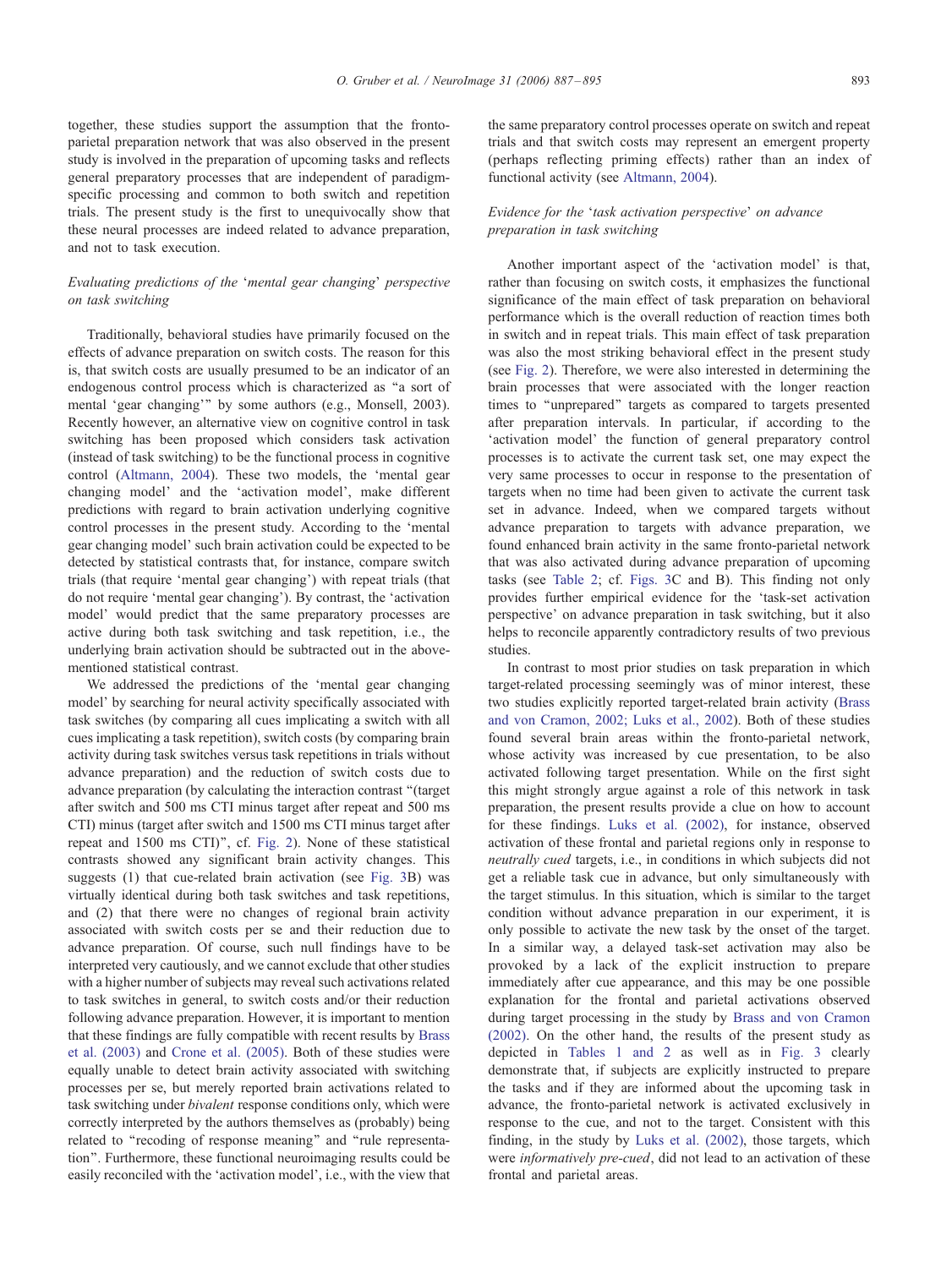## <span id="page-7-0"></span>Verbalization processes as a possible means for task-set activation

In accordance with the 'activation perspective' on task switching, the present study indicates that a network of frontal and parietal brain regions is involved in the activation, i.e., configuration of task sets, either as soon as a cue allows advance preparation of the upcoming task, or at the time the target stimulus is presented together with the cue. However, the question remains which functions exactly are supported by activity in these brain regions. Cognitive psychologists have linked preparatory processes in task switching to perceptual encoding (e.g., [Logan and Bundesen, 2003\)](#page-8-0), memory encoding (e.g., Altmann, 2002, [2004\)](#page-8-0), or to memory retrieval (e.g., Mayr and Kliegl, 2003). For instance, recent behavioral evidence suggests that the main effect of task preparation, i.e., the general reduction of reaction times in both switch and repeat conditions, is linked to the need to retain the task cue in memory ([Altmann, 2004\)](#page-8-0). Another line of evidence supports the assumption that task-set activation may, at least in part, rely on verbal processing. Several recent behavioral studies have shown that articulation of taskirrelevant words during the preparation interval impaired taskswitching performance and eliminated the beneficial effects of a long preparation interval, presumably due to interference with verbal self instruction ([Goschke, 2000; Emerson and Miyake, 2003;](#page-8-0) Miyake et al., 2004; Saeki and Saito, 2004; see also: [Mecklinger](#page-8-0) et al., 1999). While functional neuroimaging experiments certainly allow to identify neural correlates of pre-determined functional processes, they can only provide some indirect evidence to answer questions on the exact functional processes that take place in an activated brain region. Nevertheless, our finding of fronto-parietal activations related advance preparation and task-set activation, particularly in dorsal Broca's area near the left IFJ, in the left intraparietal cortex and along the right anterior inferior frontal sulcus, appears to be fully compatible with the view that verbal processes may be a component of advance configuration of task-sets because very similar brain activations have been repeatedly demonstrated to underlie the articulatory rehearsal component of verbal working memory (cf., for example, [Gruber, 2001; Gruber and](#page-8-0) von Cramon, 2001; Gruber and von Cramon, 2003; Chen and Desmond, 2005). On the other hand, it is worth mentioning that the existing evidence for task verbalization to play a functional role in the advance preparation of upcoming tasks cannot be generalized to every task-switching paradigm. There certainly may be conditions in which verbal processes are not obligatory to prepare for a task, e.g., when direct cues are used, when switching is highly predictable, or when subjects have overlearned the task and have established a direct association between cues and response mapping rules. Such conditions were avoided in the present experiment. Furthermore, one may speculate that the need for (verbal) memory encoding (see [Altmann, 2004\)](#page-8-0) and/or (verbal) memory retrieval (see Mayr and Kliegl, 2003) may also crucially depend on the exact nature of the cue. For instance, indirect cues like the diamonds and squares used in the present study are likely to necessitate verbal memory retrieval processes in contrast to direct cues, e.g., the words ''shape'' and ''color'' (see also [Miyake et al., 2004\)](#page-8-0). Moreover, in particular under conditions of interference (e.g., under articulatory suppression) as well as in non-human species (e.g., see [Stoet and Snyder, 2003\)](#page-8-0), other, perhaps phylogenetically older neural mechanisms may account for some residual task preparation abilities. The existence of such a degeneracy of neural systems in the human brain (e.g., [Tononi et al., 1999; Price and Friston, 2002\)](#page-8-0) has been demonstrated in a similar way with respect to verbal working

memory functions (see [Gruber, 2001; Gruber and Goschke, 2004\)](#page-8-0). Finally, given that verbalizing the next task has been found to facilitate performance on switch trials much more than on repeat trials ([Goschke, 2000,](#page-8-0) Exp. 2; [Miyake et al., 2004\)](#page-8-0), one may wonder why we did not observe stronger activation in language areas on switch trials relative to repeat trials. One explanation for this finding is that in the present experiment participants had to use inner speech both on switch and repeat trials in order to recode the arbitrary task cues into a verbal task representation.

# Conclusions

In the present event-related fMRI investigation of neural correlates of advance preparation in task switching, we were able to show that distinct brain areas are involved in task preparation and in the subsequent execution of the task. While advance preparation led to activation in a fronto-parietal network, processing of targets following advance preparation was merely associated with activation of brain regions subserving visual processing and motor execution. However, enhanced activity of the fronto-parietal network was also observed in response to targets without advance preparation. Consistent with the 'task-set activation' hypothesis of advance preparation in task switching (see [Altmann, 2004\)](#page-8-0), this result suggests that advance preparation encompasses the same processes that are also active during target presentation if no prior information was available about the upcoming task. On the other hand, we were unable to find empirical support for the 'mental gear changing model' of task switching as no significant brain activation was observable in statistical contrasts testing for neural activity associated with task switches, switch costs per se or the influence of advance preparation on switch costs. Since activation of the frontoparietal network observed in the present study has been replicated across different (e.g., semantic and visual) task switching paradigms and both in switch and in repetition trials, this network appears to represent more general preparatory processes that allow to activate the task set prior to the occurrence of the target. In the light of previous behavioral studies on interference effects of articulatory suppression on task preparation in humans, we assume that verbalization mechanisms may constitute an important means for assuring the effective configuration of the relevant task set during task preparation.

## Acknowledgments

This work was supported by the German Research Foundation (DFG) in the context of the priority program "Executive Functions" (grants Gr 1950/1-1, Gr 1950/1-3, and Go 720/3-1). We thank the Max Planck Institute for Human Cognitive and Brain Sciences and in particular D. Yves von Cramon for providing the fMRI facilities that made this work possible. We also thank the reviewers of the manuscript for their very thoughtful suggestions for improvements.

# References

Allport, A., Styles, E.A., Hsieh, S., 1994. Shifting intentional set: exploring the dynamic control of tasks. In: Umilta, C., Moscovitch, M. (Eds.), Attention and Performance XV. MIT Press, Cambridge, MA, pp. 421 – 452.